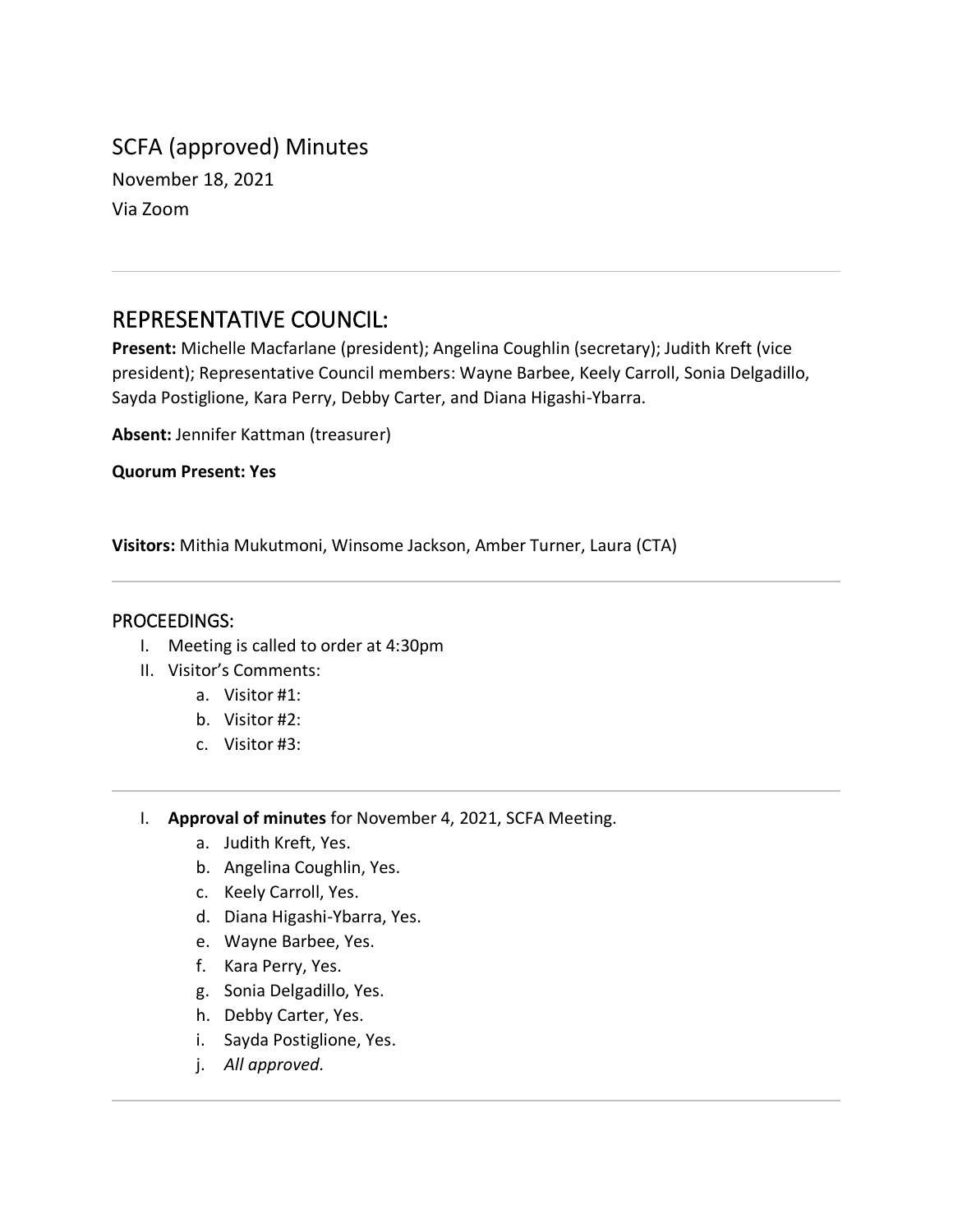## DISCUSSION ITEMS:

- **II. Election will be held to fill the open positions within SCFA. These positions include:**
	- **i. Equity, Inclusion, and Social Justice At-Large Director**
	- **ii. Treasurer**

#### **III. Treasurer's Report:**

- a. Absent.
- b. Updated budget included in Treasurer's Report.

#### **IV. President's Report:**

- a. Motion to approve to pay Jennifer Kattman a stipend of \$1250 to train a newly elected Treasurer and to complete Treasurer duties related to 2020 taxes (filing taxes, distributing W-2's, etc).
	- Motion seconded.
	- Roll Call Vote:
		- a. Judith Kreft, Yes.
		- b. Angelina Coughlin, Yes.
		- c. Keely Carroll, Yes.
		- d. Diana Higashi-Ybarra, Yes.
		- e. Wayne Barbee, Yes.
		- f. Kara Perry, Yes.
		- g. Sonia Delgadillo, Yes.
		- h. Sayda Postiglione, Yes.
		- i. Debby Carter, Yes.
		- j. Motion carries.
- b. Motion to approve the Bylaws with one amendment to the language IX.C.F. to Vacancies in the Equity, Inclusion, and Social Justice At-Large Director shall be deemed to exist in the case of death, resignation, or inability to serve in this position. If there is a vacancy occurring in this position, a special election to fill the vacancy shall be held.

*Striking the language: within thirty days.to elect successors to fill the unexpired terms. This change is consistent with the rest of the SCFA elected positions (Executive Team and Representative Council). Election timelines are procedural and a timeline for elections for all vacated positions can be added to the standing rules.* 

The Proposed Bylaws are in the Rep Council Meeting packet.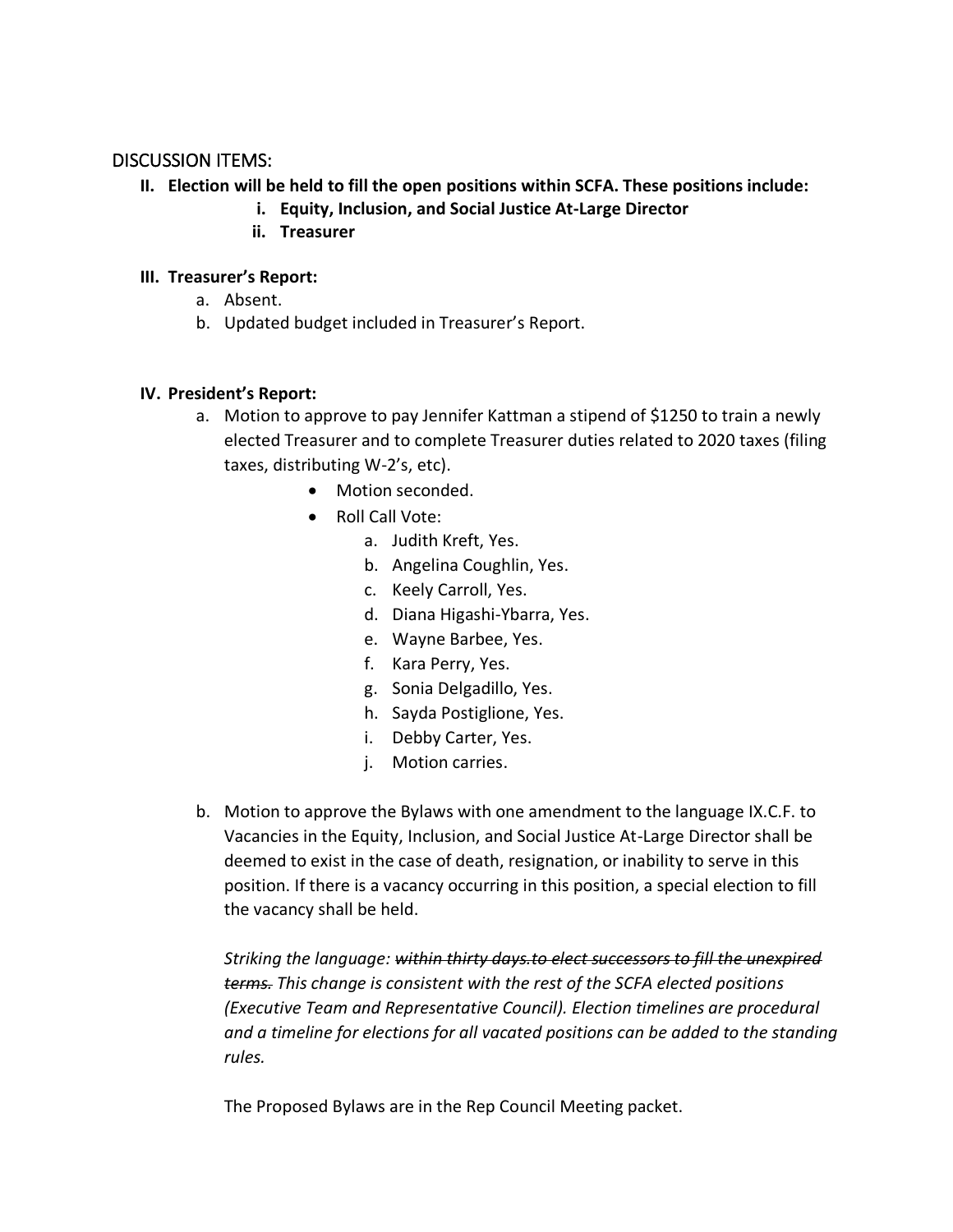- Motion seconded.
- Roll Call Vote:
	- a. Judith Kreft, Yes.
	- b. Angelina Coughlin, Yes.
	- c. Keely Carroll, Yes.
	- d. Diana Higashi-Ybarra, Yes.
	- e. Wayne Barbee, Yes.
	- f. Kara Perry, Yes.
	- g. Sonia Delgadillo, Yes.
	- h. Sayda Postiglione, Yes.
	- i. Debby Carter, Yes.
	- j. Motion carries.
- c. Motion to approve paying for the current SCFA Secretary, Angelina Coughlin, to attend and successfully complete the Robert Rules of Order training at the University of Wisconsin Independent Learning at a rate of \$425 and upon successful completion pay a stipend of Angelina of \$750.
	- Motion seconded.
	- Roll Call Vote:
		- a. Judith Kreft, Yes.
		- b. Angelina Coughlin, Abstain.
		- c. Keely Carroll, Yes.
		- d. Diana Higashi-Ybarra, Yes.
		- e. Wayne Barbee, Yes.
		- f. Kara Perry, Yes.
		- g. Sonia Delgadillo, Yes.
		- h. Sayda Postiglione, Yes.
		- i. Debby Carter, Yes.
		- j. Motion carries.
- d. Motion to send the "Kitchen Sink" TA/MOU 2122-03 as written out to SCFA membership for a ratification vote. The "Kitchen Sink" TA/MOU is included in the Rep Council Meeting packet.
	- Motion seconded.
	- Roll Call Vote:
		- a. Judith Kreft, Yes.
		- b. Angelina Coughlin, Yes.
		- c. Keely Carroll, Yes.
		- d. Diana Higashi-Ybarra, Yes.